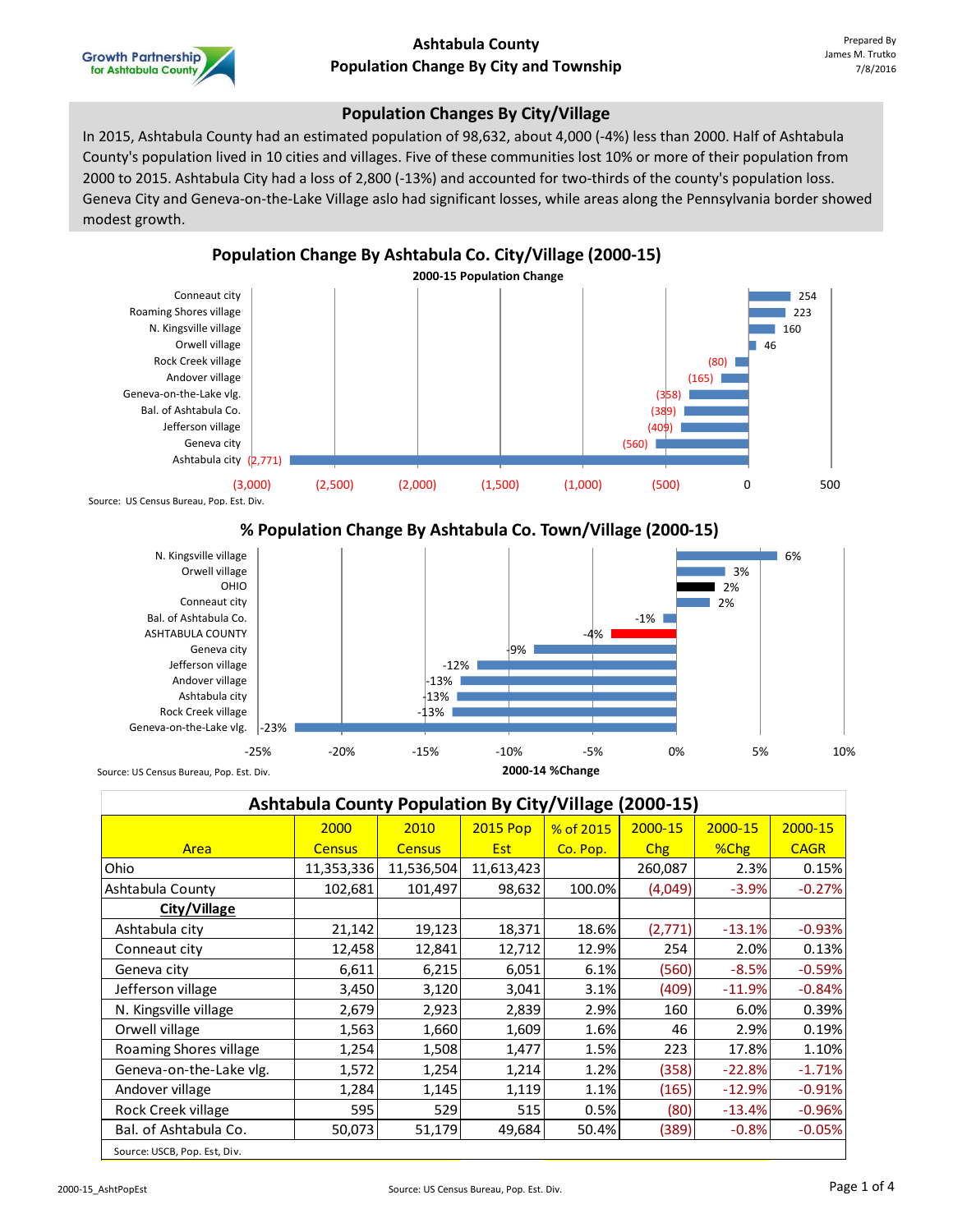

# **Population Changes By City/Village**

Ashtabula, Geneva and Saybrook townships together accounted for -4,500 in population losses, while a few areas along the Pennsylvania border showed modest growth.

| <b>Ashtabula County Population By Township (2000-15)</b> |               |               |                 |           |             |          |             |  |  |  |  |
|----------------------------------------------------------|---------------|---------------|-----------------|-----------|-------------|----------|-------------|--|--|--|--|
|                                                          | 2000          | 2010          | <b>2015 Pop</b> | % of 2015 | $2000 - 15$ | 2000-15  | $2000 - 15$ |  |  |  |  |
| <b>NAME</b>                                              | <b>Census</b> | <b>Census</b> | Est             | Co. Pop.  | Chg         | %Chg     | <b>CAGR</b> |  |  |  |  |
| Ohio                                                     | 11,353,336    | 11,536,504    | 11,613,423      |           | 260,087     | 2.3%     | 0.15%       |  |  |  |  |
| Ashtabula County                                         | 102,681       | 101,497       | 98,632          | 100.0%    | (4,049)     | $-3.9%$  | $-0.27%$    |  |  |  |  |
| Township                                                 |               |               |                 |           |             |          |             |  |  |  |  |
| Ashtabula township                                       | 23,218        | 20,941        | 20,155          | 20.4%     | (3,063)     | $-13.2%$ | $-0.94%$    |  |  |  |  |
| Conneaut city                                            | 12,458        | 12,841        | 12,712          | 12.9%     | 254         | 2.0%     | 0.13%       |  |  |  |  |
| Geneva township                                          | 11,934        | 11,098        | 10,775          | 10.9%     | (1, 159)    | $-9.7%$  | $-0.68%$    |  |  |  |  |
| Saybrook township                                        | 10,093        | 9,853         | 9,559           | 9.7%      | (534)       | $-5.3%$  | $-0.36%$    |  |  |  |  |
| Jefferson township                                       | 5,563         | 5,252         | 5,120           | 5.2%      | (443)       | $-8.0%$  | $-0.55%$    |  |  |  |  |
| Orwell township                                          | 2,822         | 3,106         | 3,015           | 3.1%      | 193         | 6.8%     | 0.44%       |  |  |  |  |
| North Kingsville village                                 | 2,679         | 2,923         | 2,839           | 2.9%      | 160         | 6.0%     | 0.39%       |  |  |  |  |
| Andover township                                         | 2,674         | 2,753         | 2,677           | 2.7%      | 3           | 0.1%     | 0.01%       |  |  |  |  |
| Harpersfield township                                    | 2,584         | 2,695         | 2,616           | 2.7%      | 32          | 1.2%     | 0.08%       |  |  |  |  |
| Monroe township                                          | 2,279         | 2,381         | 2,299           | 2.3%      | 20          | 0.9%     | 0.06%       |  |  |  |  |
| Windsor township                                         | 1,922         | 2,279         | 2,217           | 2.2%      | 295         | 15.3%    | 0.96%       |  |  |  |  |
| Austinburg township                                      | 2,236         | 2,197         | 2,147           | 2.2%      | (89)        | $-4.0%$  | $-0.27%$    |  |  |  |  |
| Morgan township                                          | 1,959         | 2,170         | 2,114           | 2.1%      | 155         | 7.9%     | 0.51%       |  |  |  |  |
| Plymouth township                                        | 2,099         | 1,981         | 1,932           | 2.0%      | (167)       | $-8.0%$  | $-0.55%$    |  |  |  |  |
| Rome township                                            | 1,580         | 1,812         | 1,772           | 1.8%      | 192         | 12.2%    | 0.77%       |  |  |  |  |
| Kingsville township                                      | 1,822         | 1,766         | 1,720           | 1.7%      | (102)       | $-5.6%$  | $-0.38%$    |  |  |  |  |
| Sheffield township                                       | 1,496         | 1,639         | 1,598           | 1.6%      | 102         | 6.8%     | 0.44%       |  |  |  |  |
| Williamsfield township                                   | 1,675         | 1,645         | 1,584           | 1.6%      | (91)        | $-5.4%$  | $-0.37%$    |  |  |  |  |
| Hartsgrove township                                      | 1,387         | 1,597         | 1,556           | 1.6%      | 169         | 12.2%    | 0.77%       |  |  |  |  |
| Lenox township                                           | 1,375         | 1,450         | 1,405           | 1.4%      | 30          | 2.2%     | 0.14%       |  |  |  |  |
| Trumbull township                                        | 1,455         | 1,408         | 1,374           | 1.4%      | (81)        | $-5.6%$  | $-0.38%$    |  |  |  |  |
| Pierpont township                                        | 1,207         | 1,285         | 1,242           | 1.3%      | 35          | 2.9%     | 0.19%       |  |  |  |  |
| New Lyme township                                        | 1,056         | 1,116         | 1,083           | 1.1%      | 27          | 2.6%     | 0.17%       |  |  |  |  |
| Colebrook township                                       | 898           | 994           | 958             | 1.0%      | 60          | 6.7%     | 0.43%       |  |  |  |  |
| Cherry Valley township                                   | 862           | 955           | 920             | 0.9%      | 58          | 6.7%     | 0.44%       |  |  |  |  |
| Denmark township                                         | 882           | 946           | 912             | 0.9%      | 30          | 3.4%     | 0.22%       |  |  |  |  |
| Richmond township                                        | 928           | 938           | 905             | 0.9%      | (23)        | $-2.5%$  | $-0.17%$    |  |  |  |  |
| Dorset township                                          | 885           | 846           | 822             | 0.8%      | (63)        | $-7.1%$  | $-0.49%$    |  |  |  |  |
| Wayne township                                           | 653           | 630           | 604             | 0.6%      | (49)        | $-7.5%$  | $-0.52%$    |  |  |  |  |
| Source: USCB, Pop. Est, Div.                             |               |               |                 |           |             |          |             |  |  |  |  |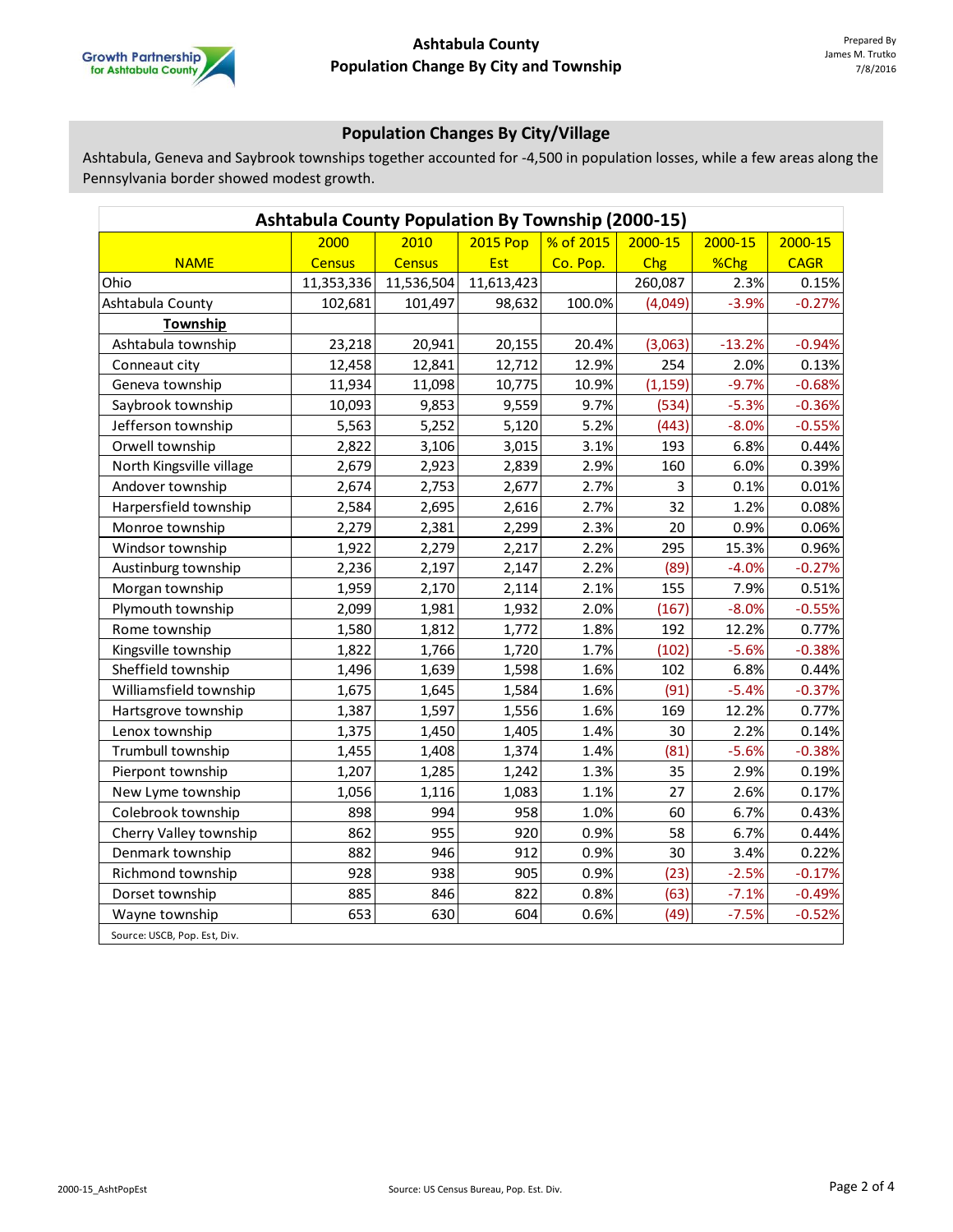

## **% Population Change By Ashtabula Co. Township (2000-15)**



Source: US Census Bureau, Pop. Est. Div.

**Growth Partnership** for Ashtabula County